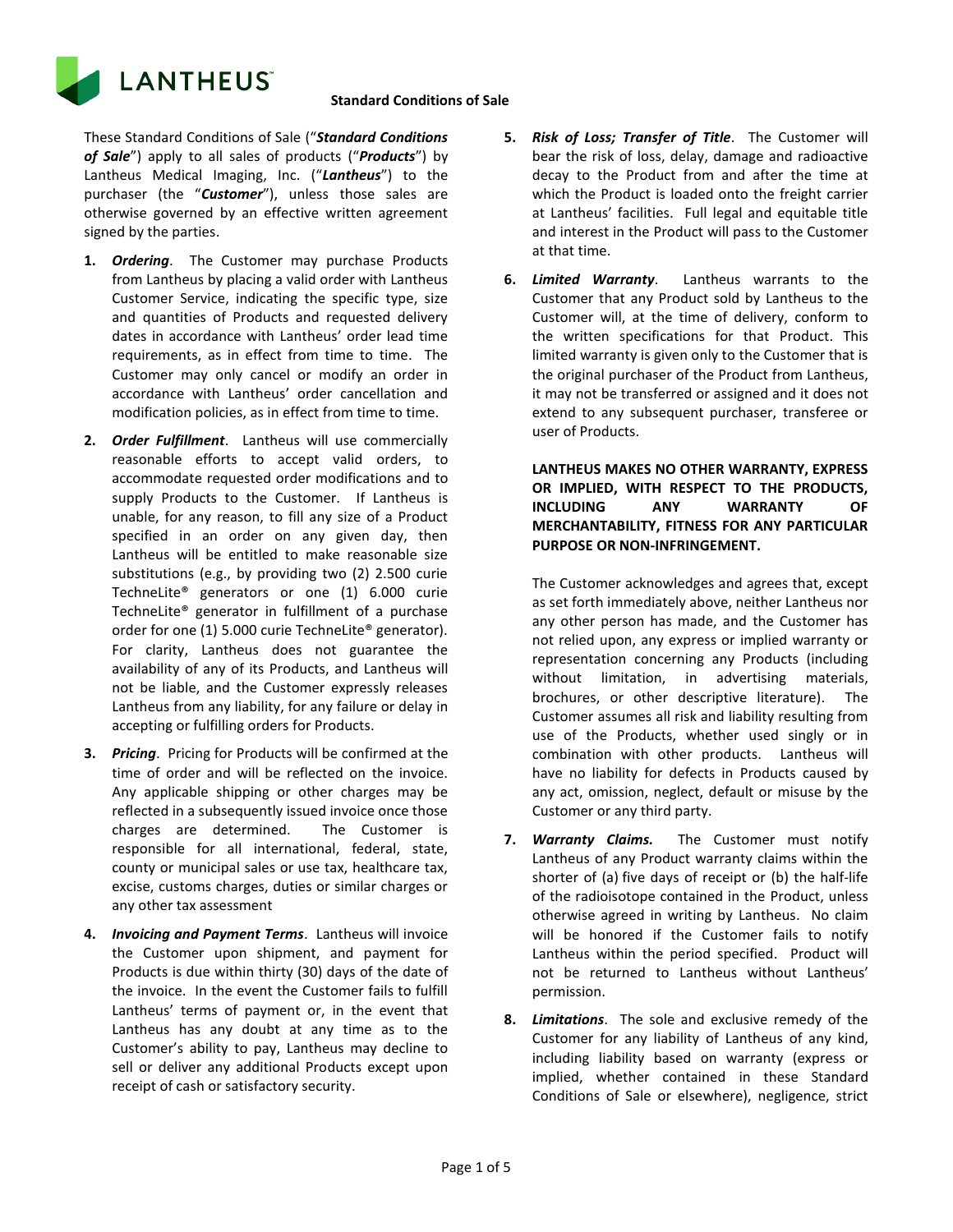liability, contract or otherwise, is limited to the replacement of the defective Products or the refund of any amounts paid for the defective Products, at Lantheus' discretion.

**NOTWITHSTANDING ANYTHING IN THESE STANDARD CONDITIONS OF SALE TO THE CONTRARY AND NOTWITHSTANDING ANYTHING PROVIDED FOR UNDER APPLICABLE LAW TO THE CONTRARY, (A) IN NO EVENT WILL LANTHEUS BE LIABLE TO THE CUSTOMER OR TO ANY THIRD PARTY FOR ANY INDIRECT, SPECIAL, TREBLE, PUNITIVE, EXEMPLARY OR CONSEQUENTIAL DAMAGES, OR FOR ANY AMOUNTS REPRESENTING LOSS OF PROFITS OR LOSS OF BUSINESS, INCLUDING ANY SUCH DAMAGES RESULTING FROM DELAYS IN DELIVERY, OR FAILURE TO DELIVER, ANY PRODUCT, REGARDLESS OF WHETHER LANTHEUS HAS BEEN ADVISED OF THE POSSIBILITY OF THOSE DAMAGES, AND (B) LANTHEUS' AGGREGATE LIABILITY WILL BE LIMITED TO THE NET AMOUNTS ACTUALLY PAID BY THE CUSTOMER TO LANTHEUS UNDER THIS AGREEMENT. THIS LIMITATION WILL APPLY NOTWITHSTANDING A FINDING THAT ANY REMEDY FAILS OF ITS ESSENTIAL PURPOSE.** 

- **9.** *Intellectual Property*. The Customer acknowledges that, as between Lantheus and the Customer, Lantheus is the sole owner of all intellectual property, data and information relating to the Products, including the specifications and any other information relating thereto delivered by Lantheus to the Customer under these Standard Conditions of Sale.
- **10.** *Infringement*. If any Product or any portion thereof is subject to a suit or other legal proceeding claiming that the Product infringes a third party's intellectual property right or, in Lantheus' opinion, is likely to become subject of such a claim, then Lantheus will, at its option, have the right to either: (a) procure for the Customer the right to continue using the Product; or (b) replace or modify the Product so that it becomes non-infringing; or (c) require the Customer to return the Product and upon return, refund to the Customer the price actually paid by the Customer for the Product, less a reasonable amount for use, damage or obsolescence; or (d) substitute for the infringing Product other suitable, noninfringing Products. Lantheus will have no liability or obligation hereunder for any infringement based upon: (i) the use of Product in combination with any product not provided by Lantheus or intended for use with Product, or based upon any modification to

Product made by the Customer or a third party, if that claim would not have occurred but for such combination or modification; (ii) any modification or marking applied to Product by Lantheus at the request of the Customer; or (iii) for any use of Product other than for the express use for which that Product is sold by Lantheus. **THE FOREGOING STATES THE ENTIRE LIABILITY OF LANTHEUS, AND THE EXCLUSIVE REMEDY OF THE CUSTOMER, FOR ANY INFRINGEMENT OR CLAIMED INFRINGEMENT OF PATENT, COPYRIGHT, TRADE SECRET OR ANY OTHER INTELLECTUAL PROPERTY RIGHT BY PRODUCT OR ANY PART THEREOF OR USE THEREOF**. The Customer must notify Lantheus in writing of any claim or any action, suit or proceeding by a third party to the extent that that claim, action, suit or proceeding is based on an allegation that the use of Product by the Customer, or the manufacture and sale of Product by Lantheus, infringes any United States or foreign patent, copyright, trademark or other intellectual property right of such third party. The Customer will have the right to use the Product for commercial purposes only, and warrants that it will use such product only in accordance with the labeling, prescribing information and other written instructions which accompany the product when delivered.

- **11.** *Customer Obligations*. By purchasing Products from Lantheus under these Standard Conditions of Sale, the Customer expressly acknowledges and agrees as follows:
	- (a) it (i) holds and will continue to hold all licenses and permits necessary and sufficient for the lawful conduct of its business and (ii) has ascertained, and will comply with, all applicable laws, regulations and requirements under all applicable licenses and permits, in the case of each of clauses (i) and (ii) above, including, but not limited to, those relating to (1) the purchase, transport, import, export, storage, handling, sales, marketing, distribution, preparation, use and administration of Products, (2) the disposal of radioactive materials, pollution, hazardous substances and (3) the protection of human health, the environment and natural resources;
	- (b) it will forward all labeling and literature concerning the Products to its employees and agents who handle, process or sell the Products and customers of the Products, if any;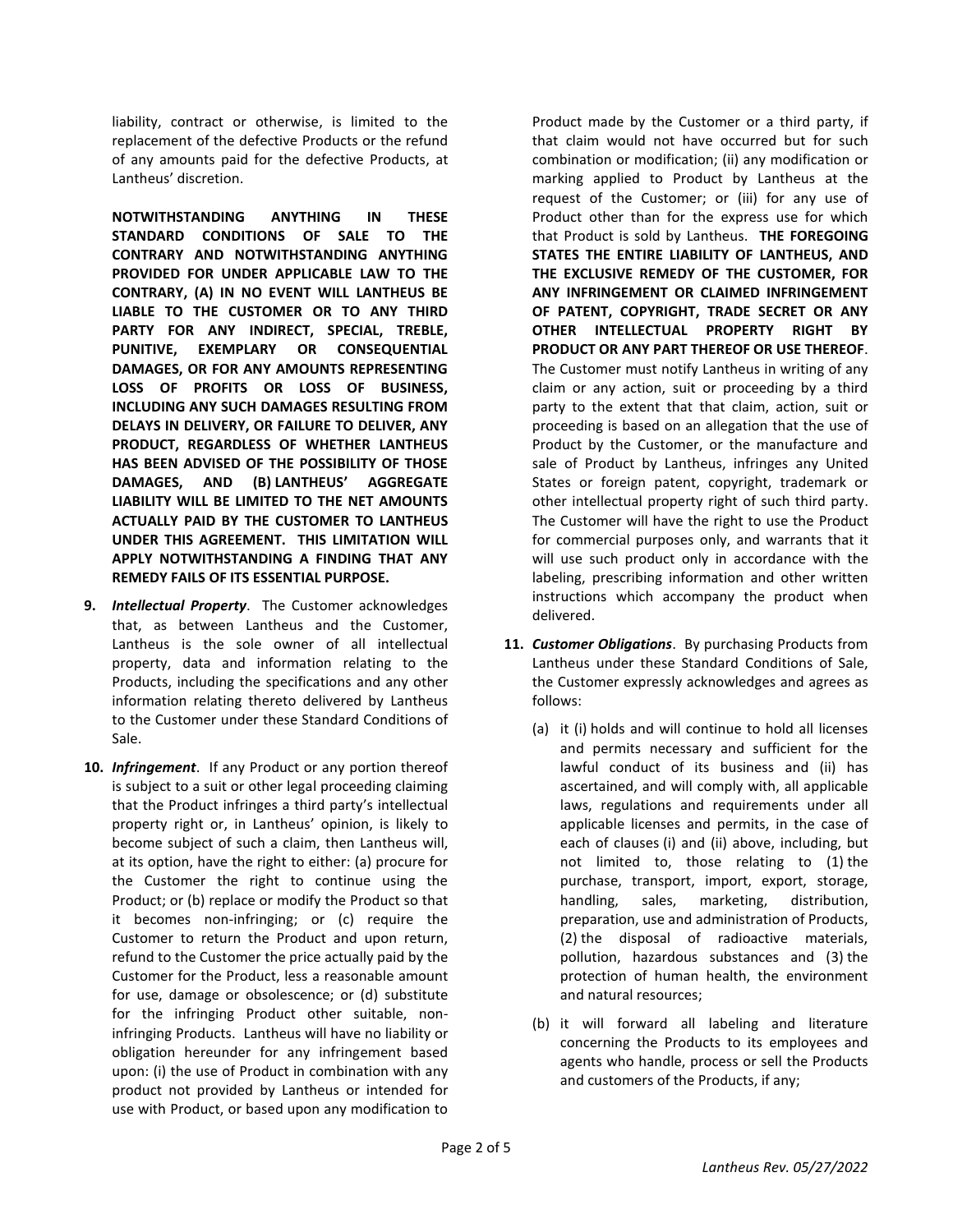- (c) in addition to the Standard Conditions of Sale, any conditions set forth in the Lantheus' Product labeling will apply and are incorporated herein by reference;
- (d) neither it nor its affiliates will take any action that disparages Lantheus or the Products, or that may reduce or dilute the reputation or distinctiveness of any of the Product trademarks;
- (e) it will not use, sell or distribute any expired Product; and
- (f) it will not sell or otherwise distribute directly or indirectly the Products outside of the country in which it is sold.
- **12. Research Purposes and Similar Uses**. In consideration of the significant time, effort and investment Lantheus has made in the research, development, manufacturing and commercialization of its products and to protect its intellectual property and goodwill, Lantheus only offers its products, makes its products available and sells its products for research purposes and similar uses (collectively, "*Research Use*") subject to, and conditional upon Buyer's agreement to, the terms and conditions set forth in this Section 12 (Research Purposes and Similar Uses) and, absent the Customer's agreement to these terms and conditions, Lantheus would not offer its products, make its products available or sell its products to the Customer for Research Use.

All purchases of products by the Customer from Lantheus for Research Use are governed by these Standard Conditions of Sale, unless the Customer has entered into a separate, written, Research Usefocused agreement with Lantheus (such as a material transfer agreement, an investigator sponsored trial agreement, a collaboration and license agreement or any similar agreement). For the avoidance of doubt, the terms and conditions of any commercial supply agreement, group purchasing agreement and/or commercial pricing letter do not apply to sales of products for Research Use.

Lantheus will have no liability or obligation, including for any infringement, based upon the use of the products for Research Use.

The Customer hereby grants to Lantheus and its affiliates a non-exclusive, worldwide, perpetual, irrevocable, royalty-free license to any discovery,

invention or innovation, whether or not patentable, conceived or reduced to practice by or on behalf of the Customer or its affiliates in the performance of the Research Use (including all intellectual property rights related thereto), sublicensable to entities with whom Lantheus or its affiliates are jointly researching, developing and/or commercializing a product.

- **13.** *Force Majeure*. Each of the parties will be excused from the performance of its obligations under these Standard Conditions of Sale (except for the Customer's obligations to make payments to Lantheus) for so long as, and neither party will be liable to the other party or to any third party in the event that, its performance is prevented or delayed due, in whole or in part, to circumstances or events beyond the reasonable control of one or more of: that Party, its affiliates, or any of their respective vendors, suppliers or shipping carriers (including any (a) act of God, (b) natural disaster or severe weather condition (e.g., lightning, earthquakes, hurricanes, floods, tornadoes, drought, blizzards, ice storms, and volcanic eruption, epidemic, pandemic, etc.), fire or explosion, (c) war, invasion, hostilities (whether war is declared or not), terrorist threat or act, riot, rebellion, mutiny, sabotage or other civil unrest, (d) act or decision of any governmental authorities or change in applicable law or regulation, (e) sinking, crashing, embargo or blockade, (f) strikes, labor disturbances, stoppages or slowdowns or other industrial disturbances, (g) failure or delay of public utilities or common carriers, (h) batch failure, supply failure or outage, equipment failure or malfunction, shortages of fuel, power or raw materials or (i) any other circumstance or event which is not under the reasonable control of the affected party (each, individually, a "*Force Majeure Event*")). The party suffering the occurrence of a Force Majeure Event will notify the other party as soon as practicable of such inability and of the period for which such Force Majeure Event is expected to continue, and any time for performance hereunder will be extended by the actual time of delay caused by such Force Majeure Event.
- **14.** *No Third-Party Beneficiaries.* This Agreement benefits solely the Parties and their respective successors and permitted assigns, and nothing in this Agreement, express or implied, confers on any other person (including any subcontractors) any legal or equitable right, benefit or remedy of any nature whatsoever under or by reason of this Agreement.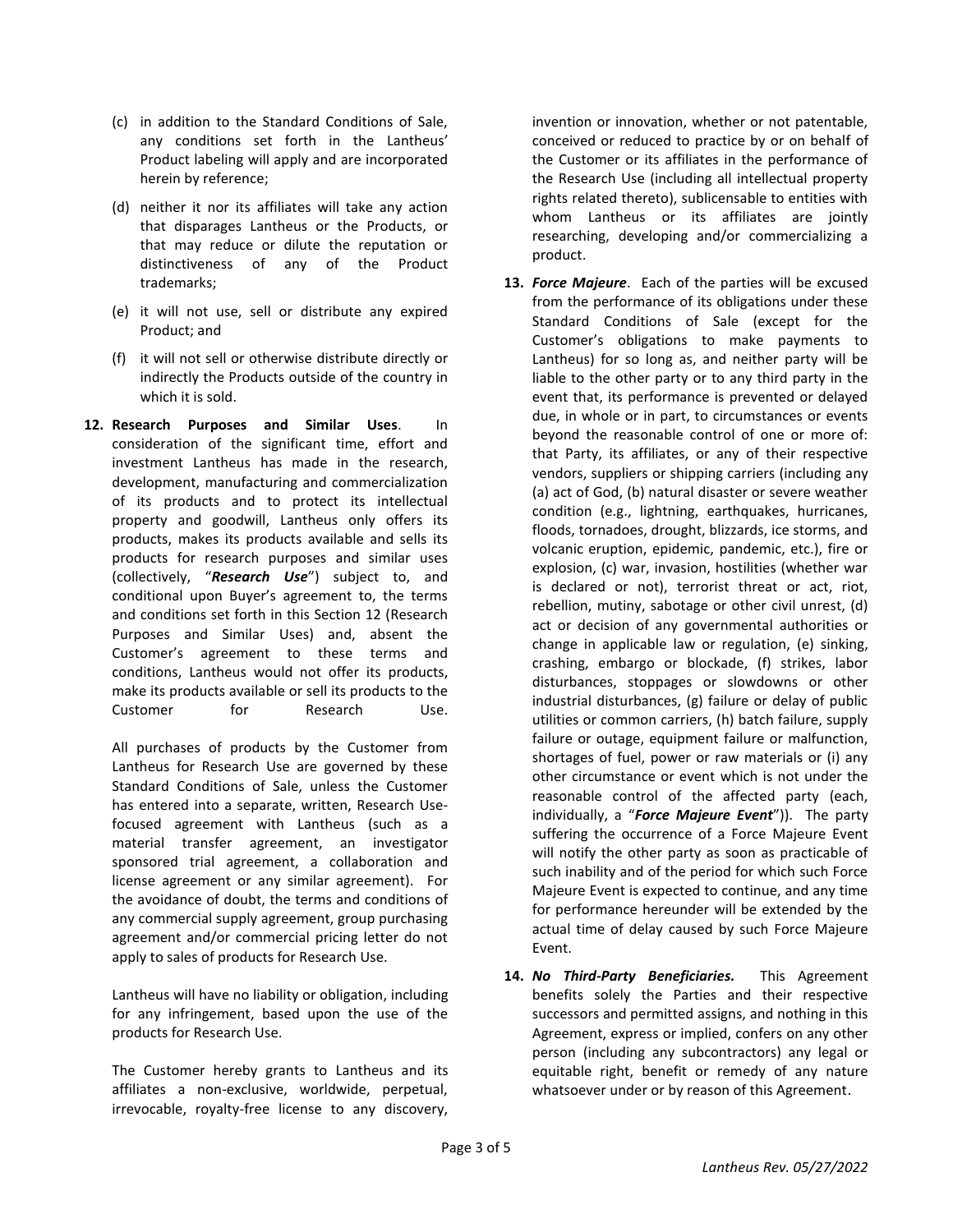- **15.** *Entire Agreement*. These Standard Conditions of Sale supersede any of previous date and no modification of these Standard Conditions of Sale will be binding on Lantheus unless separately agreed to in writing by a duly authorized representative of Lantheus. No modification will be affected by the acknowledgement or acceptance of purchase order forms stipulating different conditions. Absent a written agreement in which the Customer expressly accepts and agrees to these Standard Conditions of Sale, the Customer's acceptance of any Products will be equivalent to the Customer's assent to these Standard Conditions of Sale. The failure of Lantheus at any time to enforce any condition of sale stated in these Standard Conditions of Sale will not be taken or held as a waiver of such condition.
- **16.** *Governing Law and Venue*. These Standard Conditions of Sale and all matters arising out of or relating to these Standard Conditions of Sale (whether in contract, equity, tort, fraud, statutory claims or otherwise) are governed by, and are to be construed in accordance with, the laws of the Commonwealth of Massachusetts, United States of America, without regard to the conflict of laws provisions thereof to the extent those principles or rules would require or permit the application of the laws of any jurisdiction other than those of the Commonwealth of Massachusetts.

The litigation of any dispute will, to the fullest extent permitted by applicable law, be brought exclusively in the Business Litigation Session of the Superior Court or, if that court does not have subject matter jurisdiction, the United States District Court for the District of Massachusetts or, if that court does not have subject matter jurisdiction, the courts of the Commonwealth of Massachusetts, and any appellate court from any thereof (collectively, the "*Designated Court*").

**EACH PARTY HEREBY KNOWINGLY, VOLUNTARILY, IRREVOCABLY AND UNCONDITIONALLY: (A) CONSENTS AND SUBMITS TO THE EXCLUSIVE JURISDICTION OF THE DESIGNATED COURT; (B) WAIVES ANY OBJECTION TO THAT CHOICE OF FORUM BASED ON VENUE OR TO THE EFFECT THAT THE FORUM IS NOT CONVENIENT; (C) WAIVES ANY RIGHT TO TRIAL BY JURY; AND (D) WAIVES PERSONAL SERVICE OF ANY SUMMONS, COMPLAINT OR OTHER PROCESS WHICH MAY BE MADE BY ANY OTHER MEANS PERMITTED BY MASSACHUSETTS LAW.**

**17.** *Adverse Event and Quality Complaint Reporting*. The Customer will report all Adverse Events, Product Quality Complaints and Special Situations (each, as defined below) to Lantheus within 24 hours of the date that the Customer first becomes aware of an Adverse Event, Product Quality Complaint or Special Situation associated with a Product that is reported to the Customer or of which the Customer or any of its agents, including local radiopharmacists, are otherwise made aware. In addition, the Customer will provide Lantheus with immediate (or as soon as practicable) notification of any fatal or lifethreatening Serious Adverse Event.

The report for Adverse Events and Special Situations should contain as much information as is available concerning such event to permit Lantheus to file a MedWatch Form 3500A report that satisfies regulatory guidelines for content and timeliness. The reports for Product Quality Complaints will include the following information: name and contact information of reporter; product/material name or description; lot number; number of defective units; number of complaint samples available for return; indication of whether a patient was dosed; and description of the complaint condition.

The Customer will ensure prompt follow-up as necessary to provide Lantheus with reasonably complete information known or otherwise available to the Customer with respect to any Serious Adverse Events, Adverse Events, Product Quality Complaints or Special Situations. If follow-up information is received after reporting a Serious Adverse Event, Adverse Event, Product Quality Complaint or Special Situation, the Customer also must report that information.